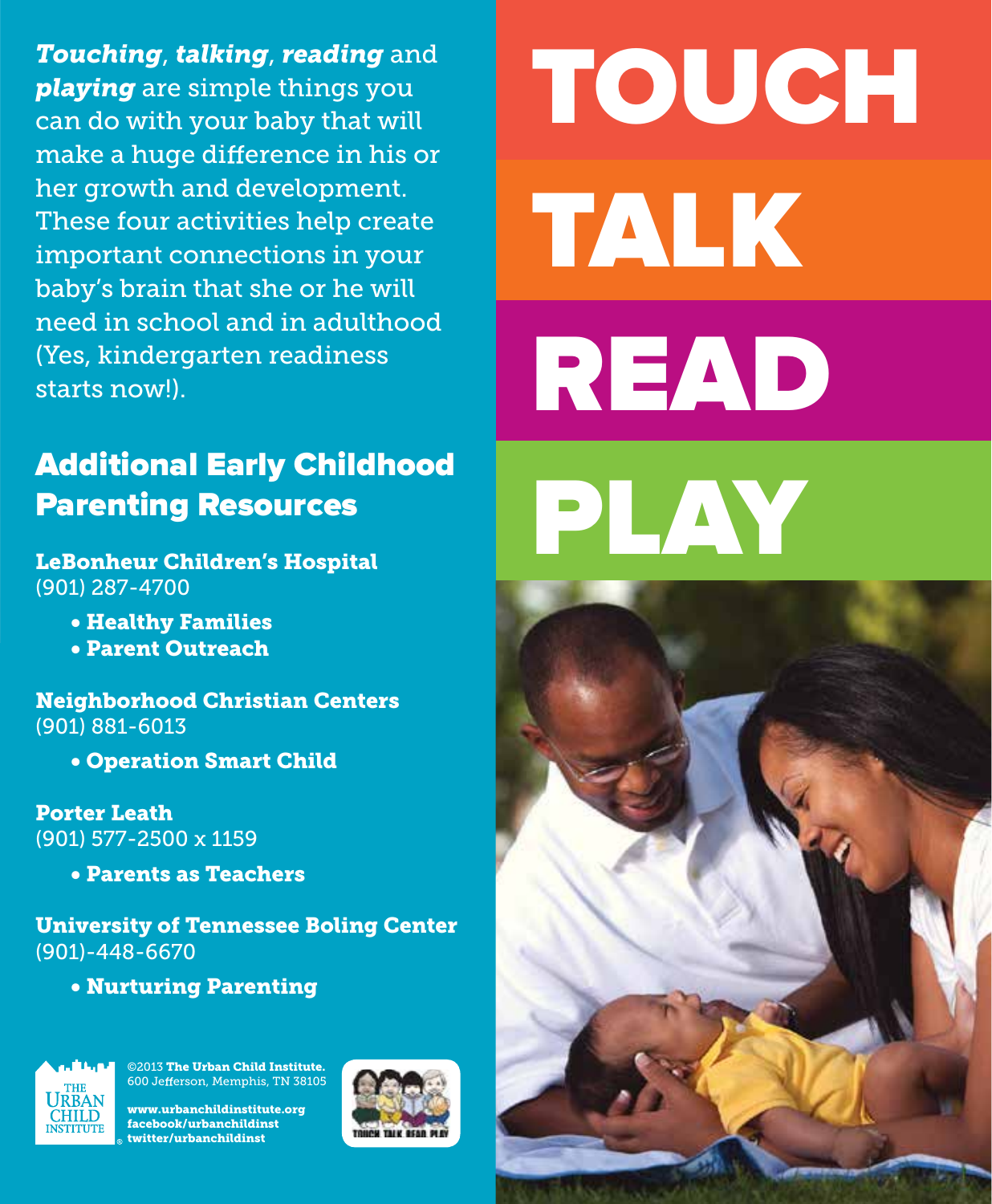

## TOUCH TALK

Holding and cuddling your baby every day makes him feel safe and loved.

- 1 Gently hold your baby's hand or let your baby hold your finger.
- 2 Cradle your baby in your arms, look into your baby's eyes and smile.
- 3 Kiss your baby's forehead.
- 4 Respond sensitively to your baby's cry. This is how he knows he can trust you to be there for him.

You can't spoil your baby.

Your baby begins to learn sounds and words when she hears your voice.

- 1 Speak softly and gently to your baby – tell her you love her.
- 2 Sing a lullaby when you are putting your baby down to sleep.
- 3 Tell your baby what is happening like, "Now I'm going to change your diaper."
- 4 Repeat familiar terms like body parts during bath time.



Speaking to your baby in at least 5-word sentences will help her learn more words.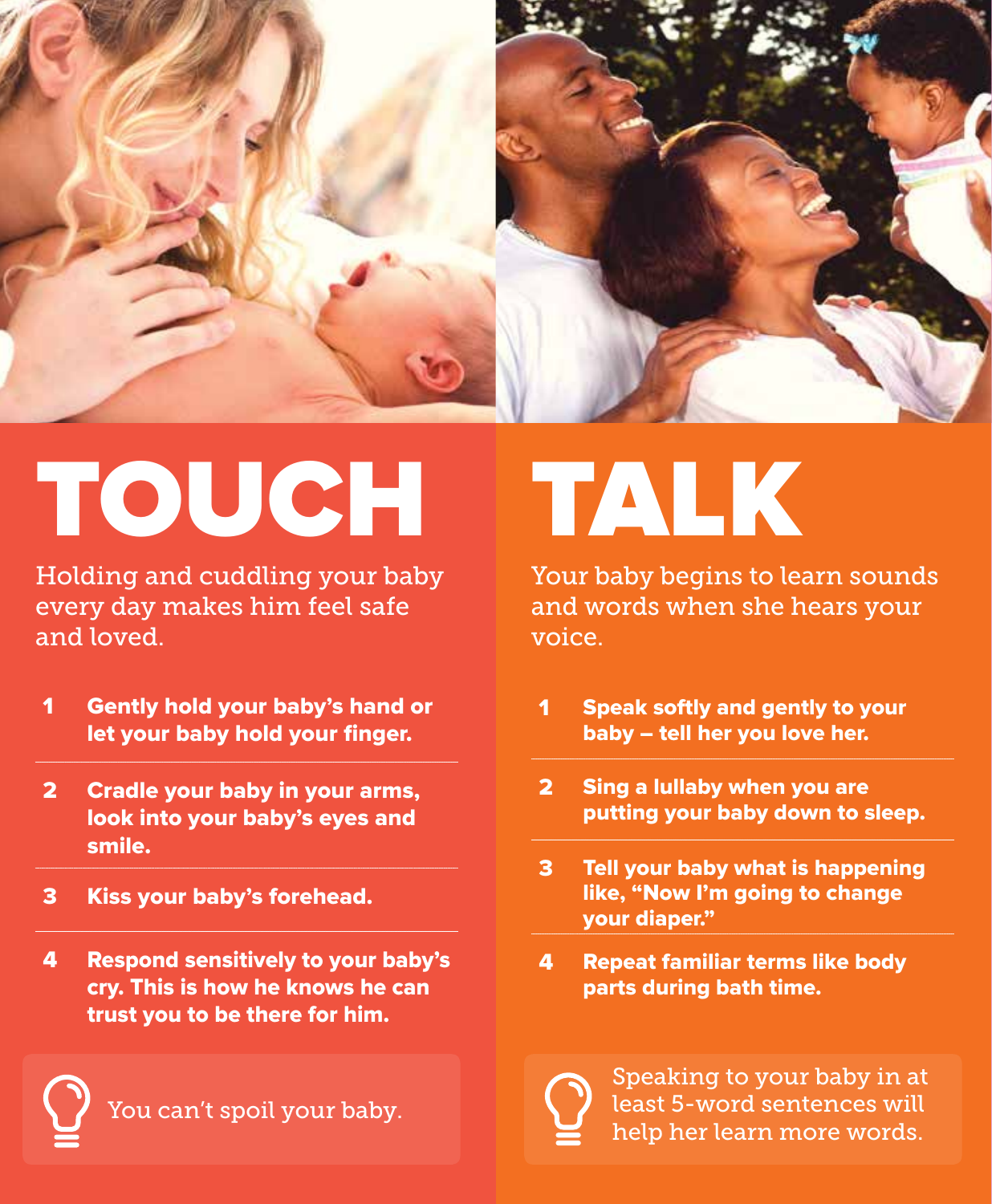

## READ PLAY

Reading to your baby now will greatly improve his reading and writing later.

- 1 Read a favorite story to your baby at the same time each day.
- 2 If you don't like to read, just pick up any book or magazine and talk about the pictures.
- 3 Give your baby a few books that are safe to hold and explore.
- 4 Use a playful or sing-song voice when you read to your baby.



Reading to your baby is a proven factor for kindergarten readiness.

Even simple games help build your baby's future problem-solving and creative thinking skills.

- 1 Play "peek-a-boo" with your baby.
- 2 Crawl on the floor and play "chase."
- 3 Dance to playful music together.
- 4 Give your baby a rattle or other baby toy that makes noise. Even pots and pans can be fun!

Unstructured play improves your baby's attention span.